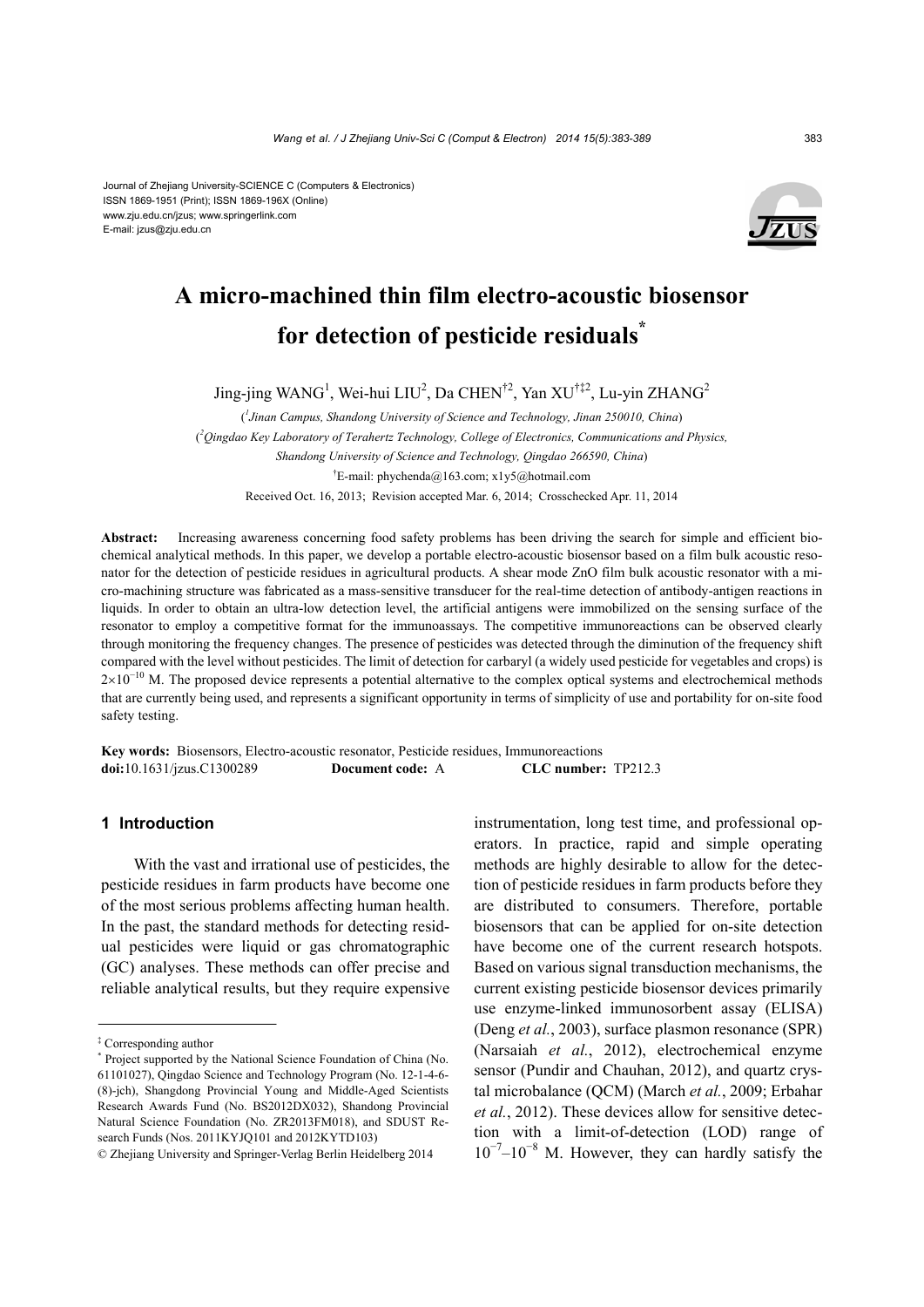increasing requirements of low cost, being easy to use, and providing high-through detection, due to their large sizes and/or the complex signal detection methods utilized such as the use of a position sensitive laser.

To overcome these disadvantages, an electroacoustic biosensor based on a film bulk acoustic resonator (FBAR) was developed (Wingqvist, 2010; Chen *et al.*, 2011; 2012; Katardjiev and Yantchev, 2012). With micro-electromechanical system (MEMS) technology, FBAR enables the integration of the sensor array with the electronic circuits and the microfluidic devices into a very small chip. For the applications involving biochemical sensing, FBAR works as a mass-sensitive transducer similar to a traditional QCM. However, the significant improvement of FBAR over QCM is the use of a 1–2 μm thick piezoelectric thin film, which provides a fundamental resonant frequency of more than 2 GHz and thereby creates a mass sensitivity of more than 1000 Hz·cm<sup>2</sup>/ng (Voiculescu and Nordin, 2012). This type of performance is an improvement of 1000 times when compared with those of a typical QCM, making FBAR ideal for ultralow concentration analytical applications.

In this paper, we realize a highly sensitive, rapid, and convenient detection of pesticide residues in farm products by combing the high sensitivity of FBARs and the specificity of antibody-antigen reactions. Considering that the pesticide molecule is very small, we employ a competitive assay format through immobilization of the artificial antigens on the FBAR sensing surface. In this way, an ultra-low detection level is obtained.

#### **2 Experimental**

# **2.1 Structure and fabrication of the FBAR biosensor**

Fig. 1 shows the basic configuration of the FBAR biosensor. The mass-sensitive FBAR with a composite structure was fabricated using a standard MEMS process. The 800-μm-thick ZnO film with (002) texture is deposited on a 0.6-μm-thick silicon nitride diaphragm by a magnetron sputtering method (Chen *et al.*, 2010). On the other side of the silicon wafer, the silicon is chemically etched by KOH to isolate the ZnO film from the substrate and also create a testing channel for the liquid to be analyzed. For the modification of the biomolecules, a 20-nm-thick Au layer was deposited on the bottom of the completed testing channel. Two parallel electrodes with a gap of 10 μm were placed on the same side of the ZnO film to excite the shear mode acoustic wave. The feasibility of this lateral excitation method has been verified by theoretical and experimental analyses reported in our previous paper (Chen *et al.*, 2010). Due to the minimal damping of the shear acoustic wave in the adjacent liquid medium, the shear mode resonance has a relatively high *Q*-factor in liquids and therefore is more suitable for biological sensing compared with the longitudinal mode approach.

Fig. 2 shows the photographs of the individual FBAR biosensor and the fabricated circuit board used for testing. The FBAR biosensor was mounted on a printed circuit board (PCB) and wire bonded to an oscillation circuit. The whole area of the PCB was only  $2 \text{ cm} \times 1.5 \text{ cm}$ . The circuit output was connected to a spectrum analyzer (Agilent 8714 ET) via a standard 50 Ω cable to measure the resonant frequency of the FBAR. In the test, the circuit board was turned over so that the testing channel was loaded with the flowing solution. A syringe pump (Longer LSP01-1A) was used to deliver the analyte liquids.



**Fig. 1 Basic configuration of the FBAR biosensor**



**Fig. 2 The top view microphotograph (a) and the PCB of the fabricated FBAR biosensor (b)**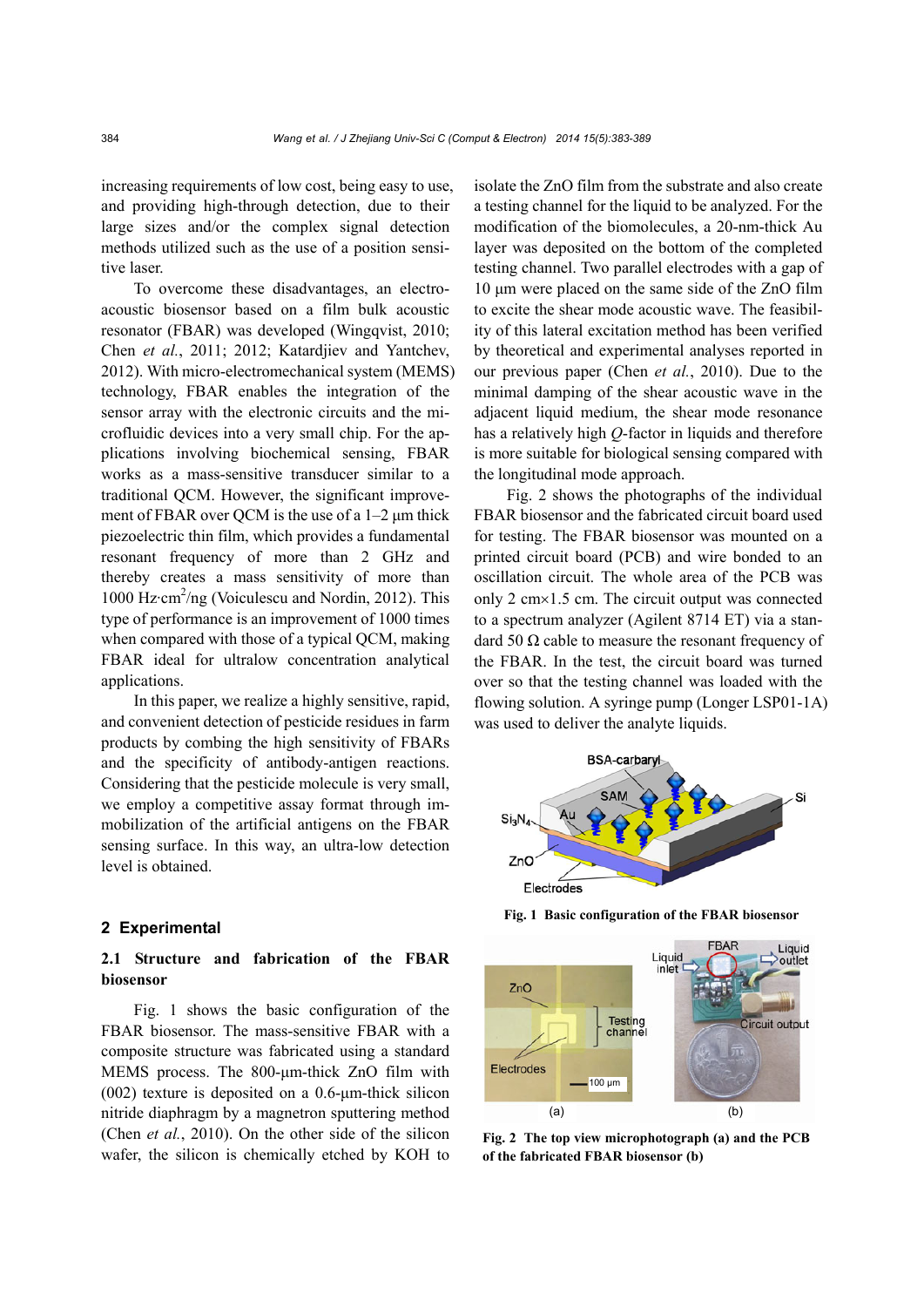#### **2.2 Modification of artificial antigens**

For a demonstration, carbaryl, which is one of the most widely applied pesticides for vegetables and crops, was chosen as the target in this experiment. For the competitive immunoassays, the artificial antigens, and bovine serum albumin-carbaryl (BSA-carbaryl) conjugates (AbD Serotec), were immobilized on the FBAR sensing surface through the formation of a self-assembled monolayer (SAM). At the beginning, the Au surface on the bottom of the testing channel was cleaned with a piranha solution (7:3, 98%  $H<sub>2</sub>SO<sub>4</sub>/30\% H<sub>2</sub>O<sub>2</sub>$  and immersed into 3-Mercaptopropionic acid (MPA, Sigma-Aldrich) solution for 1 h at 30  $\degree$ C to form the SAM. After rinsing with ethanol and water, the SAM was treated with an ethanolic solution mixture of 0.2 M 1-ethyl-3-(3 dimethylaminopropyl) carbodiimide hydrochloride (EDC, Sigma-Aldrich) and 0.5 M N-hydroxy sulfosuccinimide (NHS, Sigma-Aldrich) for 30 min. During this reaction, EDC converted the terminal carboxylic group into an N-hydroxysuccinimide ester, which covalently reacted with the lysine amine groups of the BSA-carbaryl conjugates. Then the active surface was washed with ethanol and dried with nitrogen gas. For the immobilization of BSAcarbaryl conjugates, the active surface was further immersed into 1 g/L BSA-carbaryl in a phosphate buffer solution (PBS, 10 mM, PH 7.4) for 1 h at 37 °C. Finally, 1% BSA in PBS was used to block the unreacted NHS-esters. After rinsing again with ethanol and distilled water, the FBAR biosensor was prepared and ready for test.

# **2.3 Competitive analysis using the FBAR biosensor**

In performing the measurements, the analyte liquids were pushed into the testing channel and passed through the FBAR sensing surface by means of a syringe pump at a constant flow rate of 0.2 μL/min. The resonant frequency of the FBAR working in PBS (the background solution) was recorded as the baseline frequency. The solution of glycine-HCl buffer (PH 2.3) was used to regenerate the FBAR biosensor.

The sensing principle of the FBAR biosensor in this study is based on the competitive binding of artificial antigens and pesticide molecules (haptens) to the antibodies. First, the 10 μg/L carbaryl monoclonal

antibodies (MAb, AbD Serotec) solution was injected into the testing channel to initiate the antibodyantigen reactions. As the antibodies bind to the immobilized artificial antigens on the FBAR surface, the resonant frequency is decreased caused by the increasing mass. During the antibody-antigen reactions, the resonant frequency of the FBAR was continuously monitored and the time evolution was obtained by plotting the frequency shift versus time. For the detection of pesticides, the mixtures of the carbaryl-MAb solution and the standard carbaryl solutions  $(10^{-12} - 10^{-6} \text{ M})$  were injected into the testing channel. Given that the pesticide molecules compete with the artificial antigens for the binding sites on the antibodies, the detection of pesticides can be carried out by following the diminution of the frequency shift from the levels found in their absence.

## **3 Results and discussion**

# **3.1 Resonance performances of the FBAR biosensor**

The FBAR works as a mass-sensitive transducer for the immunoassay. Fig. 3 shows the admittance curves of the FBAR working in the background solution of PBS before and after modification. Before the modification of the artificial antigens, the bare FBAR shows a clear resonance at 1730.1 MHz with a *Q*-factor of 470 in PBS. The *Q*-factor was calculated from the admittance curves using the following equation (Satoh *et al.*, 2005):





**Fig. 3 The conductance curves of the FBAR working in the background solution of PBS before and after immobilization of artificial antigens**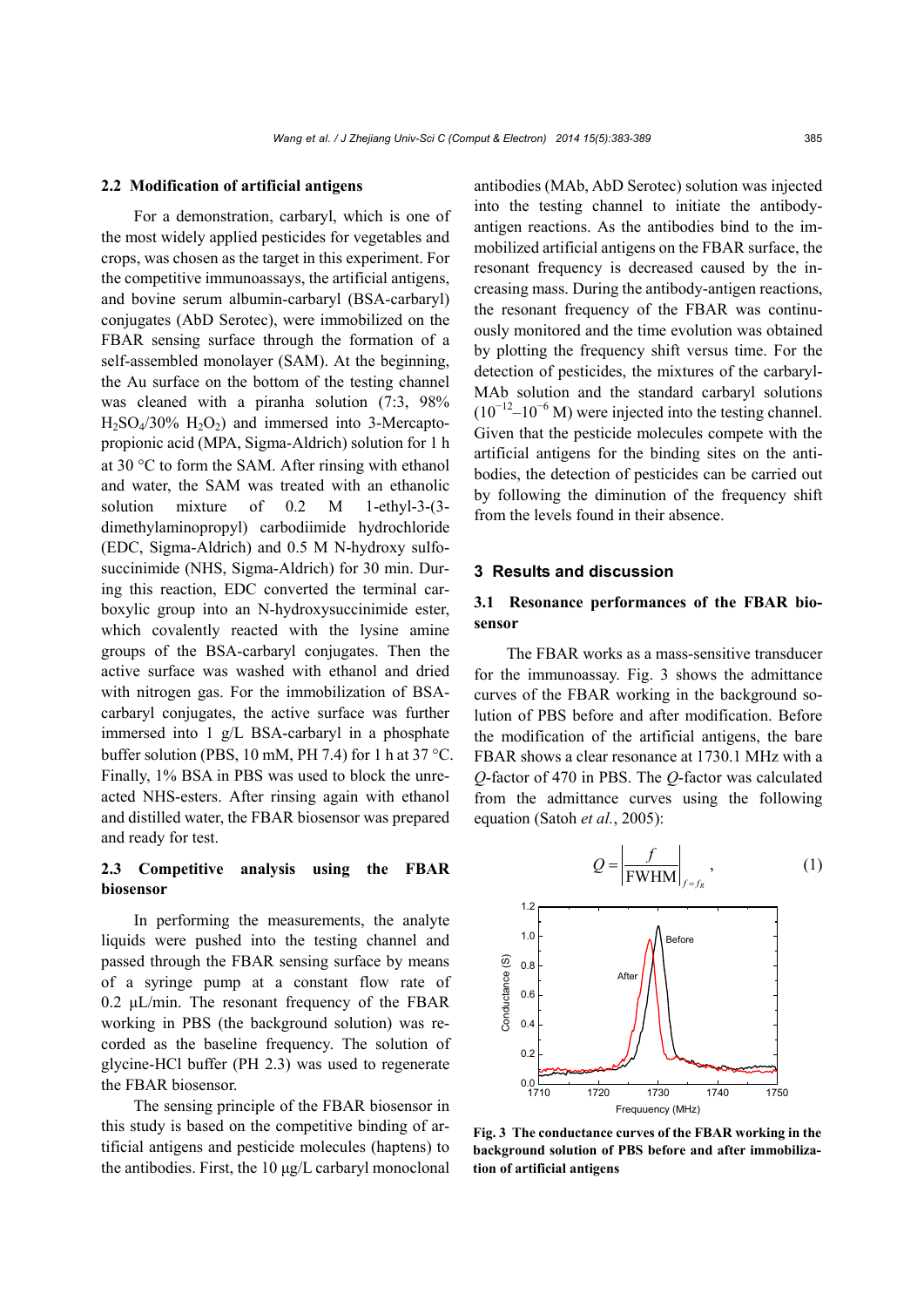where FWHM is the full wave at half maximum of the conductance curve at resonant frequency  $f_R$ .

After the modification of artificial antigens, the resonant frequency of the FBAR decreased by 1.42 MHz due to the mass-sensitive mechanism. This frequency decrease indicates that the artificial antigens have been efficiently bound to the Au surface via the SAM.

## **3.2 Real-time monitoring of the competitive immunoreactions**

As the pesticide molecule is very small, the direct binding of the pesticide molecules to the antibodies cannot lead to a measurable mass change for the mass-sensitive transducer when the pesticide concentration is very low (Přibyl *et al.*, 2003). In order to increase the sensitivity of the FBAR biosensor, the competitive assay format was employed in this study. For this purpose, the artificial antigens (BSA-carbaryl) were immobilized on the FBAR surface. Based on the mass-sensitive principle, the binding of antibodies to artificial antigens will reduce the resonant frequency of the FBAR. However, when the pesticide molecules and the antibodies pass through the FBAR sensing surface together, the pesticide molecules, as the haptens, will compete with the artificial antigens for the binding sites on the antibodies. The formation of the antibody-antigen complexes in the flowing solution results in a loss of the bound antibodies onto the FBAR sensing surface. Consequently, the competitive immunoreactions can be traced, in real-time and in-situ, by measuring the frequency shifts caused by the deposited antibodies over the FBAR surface.

Fig. 4 shows the typical time-dependent frequency profile when a single MAb solution (10 μg/L) and the mixed solution of pesticide and MAb were injected into the testing channel of the FBAR biosensor. After each injection of the solution, the resonant frequency was decreased rapidly to a steady value. In the case of single MAb solution, the frequency profile exhibits a maximum change (Δ $f_{\text{max}}$ = 2180 kHz), corresponding to the maximum antibodies bound to the immobilized artificial antigens as shown by inset I in Fig. 4b. In the presence of pesticide molecules, the frequency shifts of the FBAR were inversely proportional to the pesticide concentrations in the mixture solution because the pesticide molecules bound to the antibodies prevent the antibodies from binding to the artificial antigens as shown by inset II in Fig. 4b. Therefore, the competitive immunoreactions can be clearly observed through monitoring the frequency changes of the FBAR.



**Fig. 4 (a) A typical time-dependent frequency profile when the single MAb solution (10 μg/L) and the mixed solution of pesticide and MAb were injected into the testing channel of the FBAR biosensor; (b) The schematics of competitive immunoreactions (I, in single MAb solution; II, in the mixed solution)** 

In addition, after the treatment with glycine-HCl buffer and PBS, the resonant frequencies were increased to the baseline frequency again, indicating that the association of the antibody-hapten conjugates on the FBAR surface was completely broken. These results confirm that a glycine-HCl buffer is an appropriate regenerant for the FBAR biosensor.

#### **3.3 Standard curve**

To determine the pesticide concentrations, the frequency shifts were used to plot the standard calibration curve as shown in Fig. 5. The data in this figure was calculated according to the average values of the 10 measured results for each concentration. Then, the frequency shifts were normalized as the response of the FBAR biosensor by expressing experimental frequency changes as 100Δ*f*/Δ*f*max, where Δ*f*max is the maximum frequency shift (in single MAb solution). The relationship between the frequency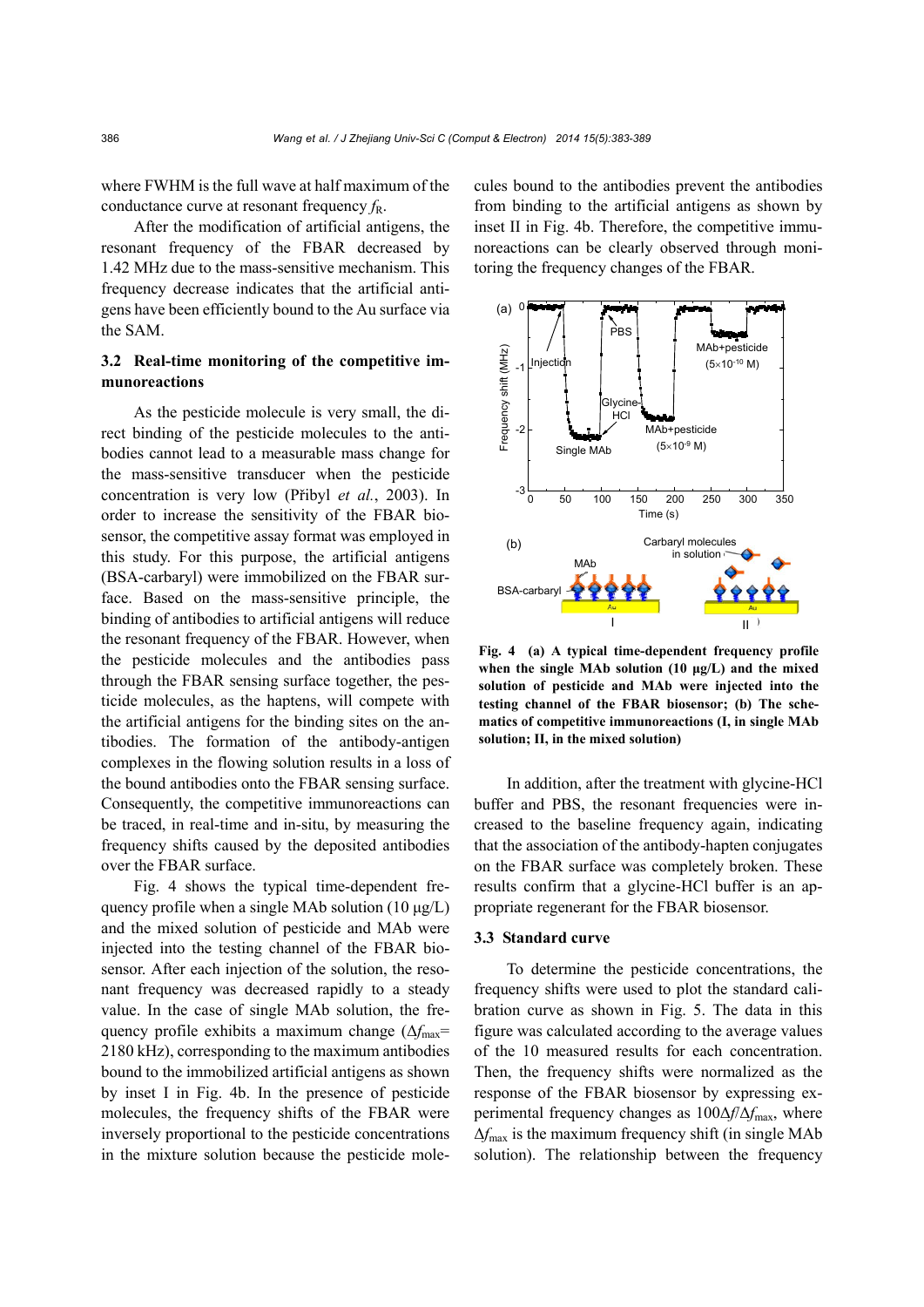shifts and the concentrations shows a decreasing sigmoidal shape, which is a typical characteristic of the binding inhibition immunoreactions (Přibyl *et al.*, 2003; March *et al.*, 2009). In the concentration range of  $1\times10^{-10}$ -1×10<sup>-8</sup> M, a near-linear relationship on a semi-logarithmic scale was noted between the pesticide concentration and the sensor response. The concentration giving half of the maximum response  $(I_{50})$ , which is generally accepted as an estimate of the competitive immunosensor sensitivity, was  $1.4\times10^{-9}$  M for carbaryl. The lLOD, defined as the concentration that provided 90% of the maximum response  $(I_{90})$ , was  $2\times10^{-10}$  M. As shown in Table 1, the LOD value of the FBAR biosensor is two orders of magnitude lower than that of the QCM biosensors (Kim *et al.*, 2007; March *et al.*, 2009; Erbahar *et al.*, 2012), and comparable to, or lower than, the values of the optical methods, ELISA, and electrochemical methods (Jiang *et al.*, 2008; Narsaiah *et al.*, 2012). However, in our case, we are able to employ a significantly smaller sensor size and simpler operation in the packed system to realize this real-time detection.



**Fig. 5 The standard calibration curve of the FBAR**  biosensor for carbaryl  $(\Delta f_{\text{max}})$  is the maximum fre**quency shift, in single MAb solution)**

#### **3.4 Cross-reactivity**

The selectivity of the FBAR biosensor was evaluated by comparing its response with several related compounds. The cross-reactivity (CR) was defined as the percentage ratio between the  $I_{50}$  value of the target analyte and the  $I_{50}$  value of the crossreacting compounds as follows (March *et al.*, 2009):

$$
CR = \frac{I_{50} \text{(target)}}{I_{50} \text{(related analyses)}} \times 100\%.
$$
 (2)

Table 2 shows the cross-reactivity of the FBAR biosensor. No related compounds gave a crossreactivity higher than 0.3%, and three compounds gave values lower than 0.1%. These results indicated that a high selectivity was achieved using the FBAR biosensor.

|  | Table 2 Cross-reactivity (CR) of the FBAR biosensor |  |  |  |  |
|--|-----------------------------------------------------|--|--|--|--|
|--|-----------------------------------------------------|--|--|--|--|

| Compound   | CR(%)  |  |  |
|------------|--------|--|--|
| Carbaryl   | 100    |  |  |
| Carbofuran | 0.21   |  |  |
| 1-Naphtol  | 0.27   |  |  |
| Methiocarb | 0.16   |  |  |
| Bendiocarb | < 0.10 |  |  |
| Propoxur   | < 0.10 |  |  |
| Trichlopyr | < 0.10 |  |  |

#### **3.5 Stability of the FBAR biosensor**

To investigate the stability of the FBAR biosensor, the measurements were performed after several days using the devices stored in nitrogen at  $4^{\circ}$ C. Fig. 6a shows the measured frequency shifts of the FBAR biosensor exposed to a single MAb solution and the mixed solutions of pesticide and MAb during

**Table 1 Comparison between the FBAR biosensor and other methods for pesticide detection** 

| Method                         | Pesticide(s)        | LOD(M)               | Working range (M)                         | Reference                  |
|--------------------------------|---------------------|----------------------|-------------------------------------------|----------------------------|
| ELISA                          | Chlorpyrifos-methyl | $10^{-9}$            | $3\times10^{-9} - 2\times10^{-4}$         | Qian <i>et al.</i> (2009)  |
| <b>SPR</b>                     | Carbaryl            | $7 \times 10^{-10}$  | $1.3\times10^{-9}$ -1.7 $\times10^{-8}$   | Mauriz et al. (2006)       |
| Amperometric electrochemical   | Malathion           | $3 \times 10^{-9}$   | $2.1\times10^{-8} - 5.3\times10^{-6}$     | Dua et al. (2010)          |
| Voltammetry electrochemical    | Methyl parathion    | $10^{-12}$           | $10^{-10} - 10^{-7}$                      | Viswanathan et al. (2009)  |
| Potentiometric electrochemical | Chlorpyrifos        | $2 \times 10^{-10}$  | $10^{-11} - 10^{-4}$                      | Lee <i>et al.</i> $(2002)$ |
| <b>OCM</b>                     | TCP                 | $1.8\times10^{-8}$   | $3.4\times10^{-8} - 2.1\times10^{-7}$     | March et al. (2009)        |
|                                | Carbaryl            | $1.5 \times 10^{-8}$ | $7.5 \times 10^{-8} - 2.7 \times 10^{-7}$ |                            |
| FBAR biosensor                 | Carbaryl            | $2 \times 10^{-10}$  | $10^{-10} - 10^{-8}$                      | This paper                 |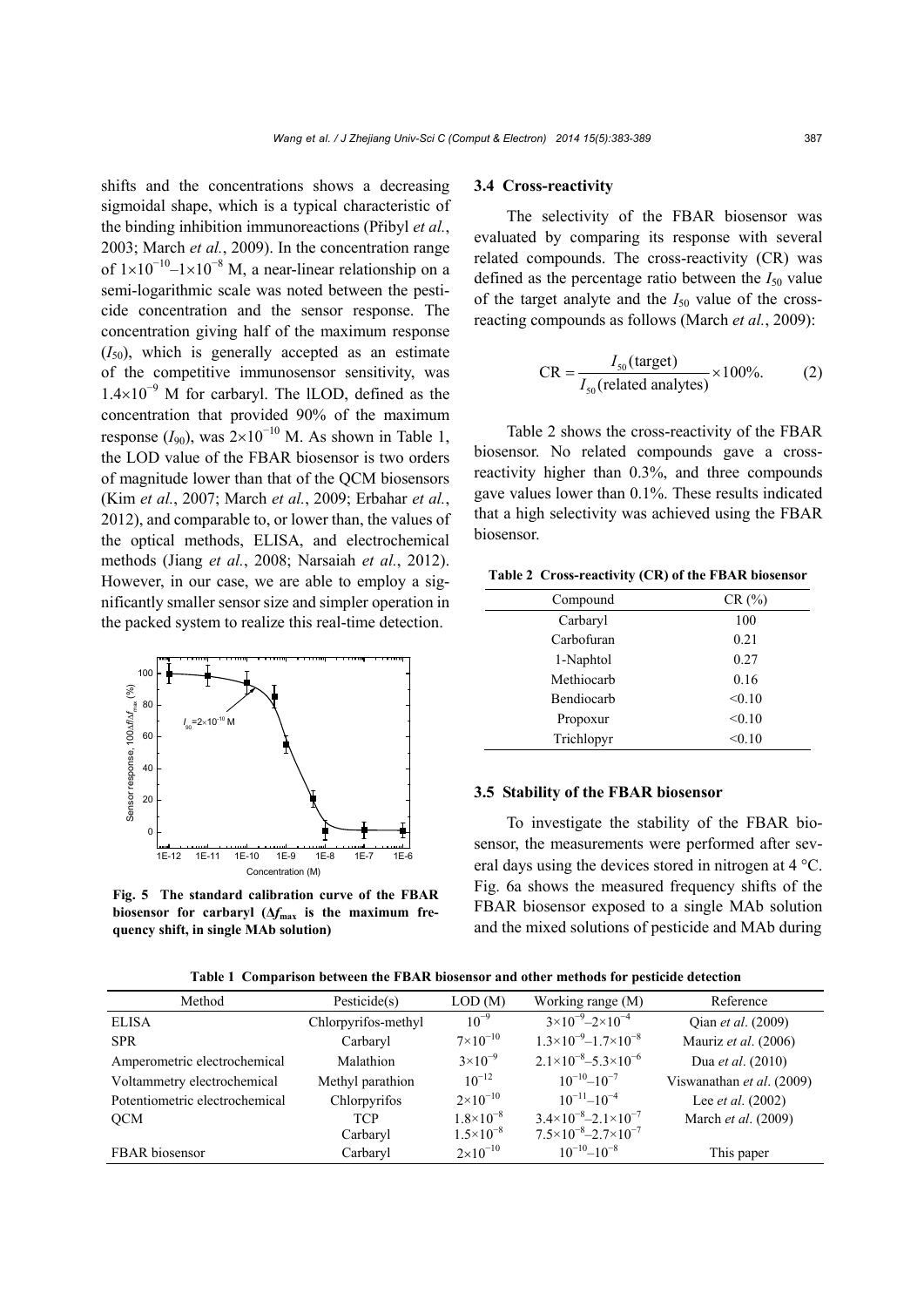10 days. The frequency shifts decreased slightly as time went on, which can be ascribed to the weakened immune activity of the artificial antigens immobilized on the FBAR sensing surface. Furthermore, the frequency shifts measured on different days were normalized by the original values measured on the first day  $(\Delta f_0)$  to show the relative changes. As shown in Fig. 6b, there was a similar dependence of the normalized frequency shifts on the time for all the solutions, indicating that the decreased frequency shifts of the FBAR biosensor rarely affected the sensing response of the FBAR biosensor.



**Fig. 6 The frequency shifts of the FBAR biosensor exposed to a single MAb solution and the mixed solutions of pesticide and MAb during 10 days** 

(a) Original measured values; (b) Values normalized by the original value measured on the first day  $(\Delta f_0)$ 

## **4 Conclusions**

We developed a novel FBAR biosensor modified with artificial antigens and verified that it could be used as a feasible tool for the detection of pesticide residues. The presence of pesticides can be detected according to the diminution of the frequency shift compared with the level without pesticides. Based on the mass-sensitive FBAR, an ultralow LOD of  $2\times10^{-10}$  M for carbaryl was achieved by employing the competitive assay format. At the same time, the FBAR biosensor exhibits high specificity and acceptable stability. The repeated use of the FBAR biosensor was possible after regeneration using a glycine-HCl buffer. In particular, the economical FBAR biosensor represents a potential alternative to the complex optical systems and electrochemical methods, and a significant promise in terms of simplicity of use and portability for on-site food safety testing in the market and at home. For future developments, the FBAR biosensor arrays employing different bio-recognition receptors will be fabricated to detect multiple pesticide residuals simultaneously.

# **References**

- Chen, D., Wang, J.J., Xu, Y., *et al.*, 2010. The pure-shear mode solidly mounted resonator based on c-axis oriented ZnO film. *Appl. Surf. Sci.*, **256**(24):7638-7642. [doi:10.1016/ j.apsusc.2010.06.020]
- Chen, D., Wang, J.J., Liu, Q.X., *et al.*, 2011. Highly sensitive ZnO thin film bulk acoustic resonator for hydrogen detection. *J. Micromech. Microeng.*, **21**(11):1150181- 1150187. [doi:10.1088/0960-1317/21/11/115018]
- Chen, D., Wang, J.J., Xu, Y., *et al.*, 2012. A thin film electroacoustic enzyme biosensor allowing the detection of trace organophosphorus pesticides. *Anal. Biochem.*, **429**(1):42- 44. [doi:10.1016/j.ab.2012.07.002]
- Deng, A.P., Himmelsbach, M., Zhu, Q.Z., *et al.*, 2003. Residue analysis of the pharmaceutical diclofenac in different water types using ELISA and GC-MS. *Environ. Sci. Technol.*, **37**(15):3422-3429. [doi:10.1021/es0341945]
- Dua, D., Yea, X., Caib, J., *et al.*, 2010. Acetylcholinesterase biosensor design based on carbon nanotube-encapsulated polypyrrole and polyaniline copolymer for amperometric detection of organophosphates. *Biosens. & Bioelectron.*, **25**(11):2503-2508. [doi:10.1016/j.bios.2010.04.018]
- Erbahar, D.D., Gurol, I., Gumus, G., *et al.*, 2012. Pesticide sensing in water with phthalocyanine based QCM sensors. *Sens. Actuat. B*, **173**:562-568. [doi:10.1016/j.snb.2012. 07.041]
- Jiang, X.S., Li, D.Y., Xu, X., *et al.*, 2008. Immunosensors for detection of pesticide residues. *Biosens. & Bioelectron.*, **23**(11):1577-1587. [doi:10.1016/j.bios.2008.01.035]
- Katardjiev, I., Yantchev, V., 2012. Recent developments in thin film electro-acoustic technology for biosensor applications. *Vacuum*, **86**(5):520-531. [doi:10.1016/j.vacuum. 2011.10.012]
- Kim, N., Park, I.S., Kim, D.K., 2007. High-sensitivity detection for model organophosphorus and carbamate pesticide with quartz crystal microbalance-precipitation sensor.